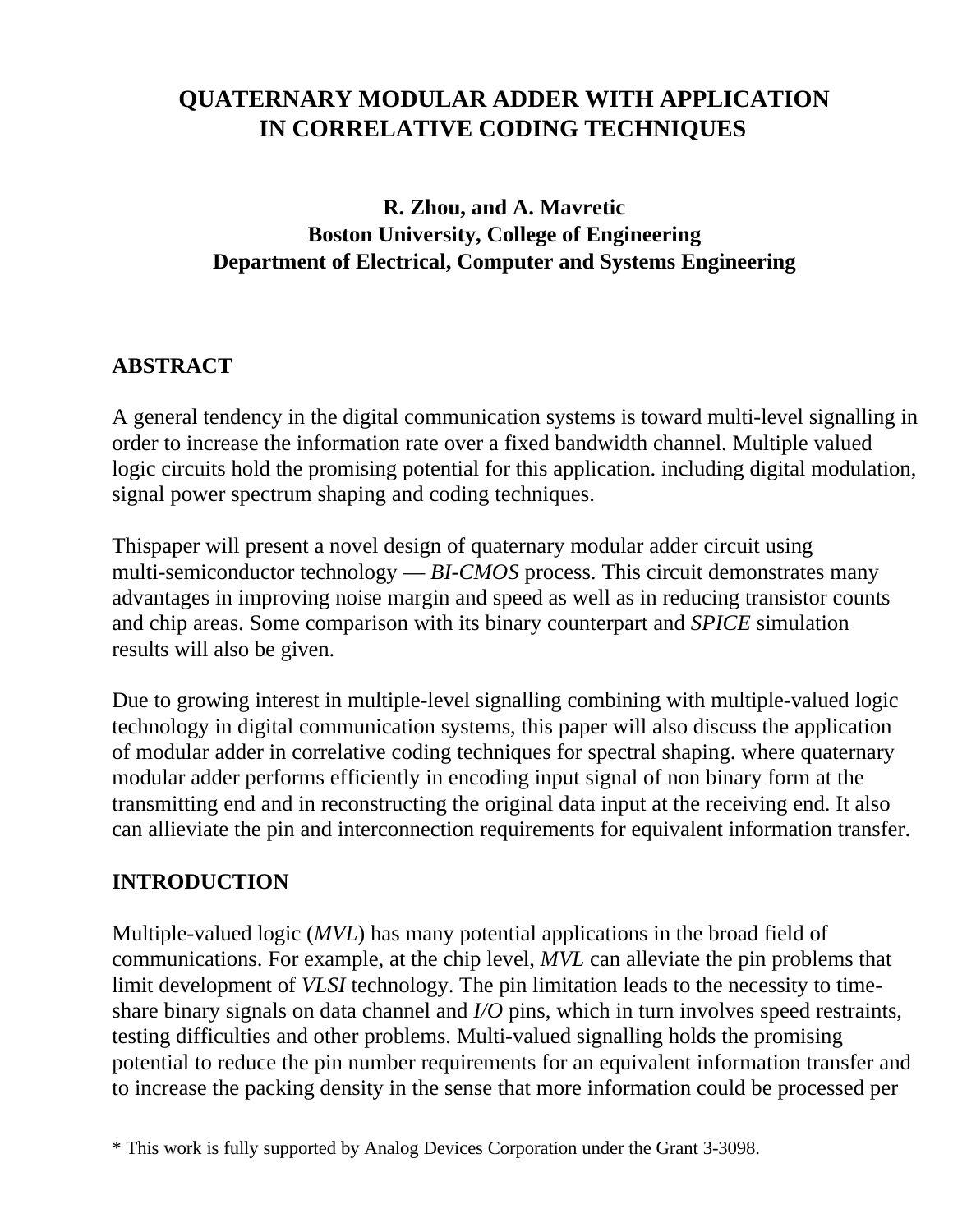unit volume. Thus a general tendency in the digital communication systems is toward multi-level signalling in corperating with *MVL* circuits to increase the information rate over a fixed bandwidth channel.

Recently the approach to design and implementation of *MVL* systems has been to demonstrate, for a specific technology, circuits to realize a complete set of algebraic connectives. Modular adder is an integral part of these algebraic operations. It is a basic building block in Modular algebra, and it can also be viewed as a generalized cyclic gate in Post algebra. Minor modification of this adder would result in a multiple-valued full adder which is used widely in various digital signal processing and arithmetic units. Since modular adder is one of most flexible gate bridging a variety of *MVL* algebras, many versions of modular adder circuits have been proposed and designed. Although different semiconductor technologies have been tried, the existing *MVL* can generally be grouped into three different technologies with different signal representations as follows:[1] (a) MOS and CMOS technology using voltage signal representation.

(b) Bipolar technology using current signal representation.

(c) Charge couple device (*CCD*) technology using charge signal representation.

All of above three technologies have their own advantages and disadvantages: *MOS* and *CMOS* technology, owing to its high density and lower power consumption. made itself first choice of semiconductor technology for *VLSI* design. Bipolar *IC* technology has fastest switching time and most suitable for current circuit design and current steering technique such as in *ECL*. *CCD* logic is actually dynamic *MOS* logic. It is, however, not well developed and tested technology for *MVL* circuit. As a matter of fact, modular adders (or full adders) have been designed and simulated many times in the first two technologies: either *CMOS* or Bipolar, simply because they are most sophisticated *IC* technologies thus far. However, it is not clear at this moment whether *CMOS* or *ECL* technology is best suited to our application. Our purpose, in this chapter, is trying to use a novel *BI - CMOS* technology to design a current-mode quaternary modular adder.

## *BI - CMOS* **Technology**

At present almost all contrubutions to *MVL* modular adder circuit design have exclusively restricted themselves to one single semiconductor technology, but this is not always necessary. In fact, combining two or more semiconductor technologies together to *MVL* circut chip design can result in relatively ideal performance in some cases, or can trade off for desired performance in some other cases, as we will see later in this paper. Particularly we are very interested in combining CMOS and Bipolar technologies. not only because they are fully developed technologies, but also because they have very similar fabrication processes. This will result in a novel *BI - CMOS* technology for *MVL*.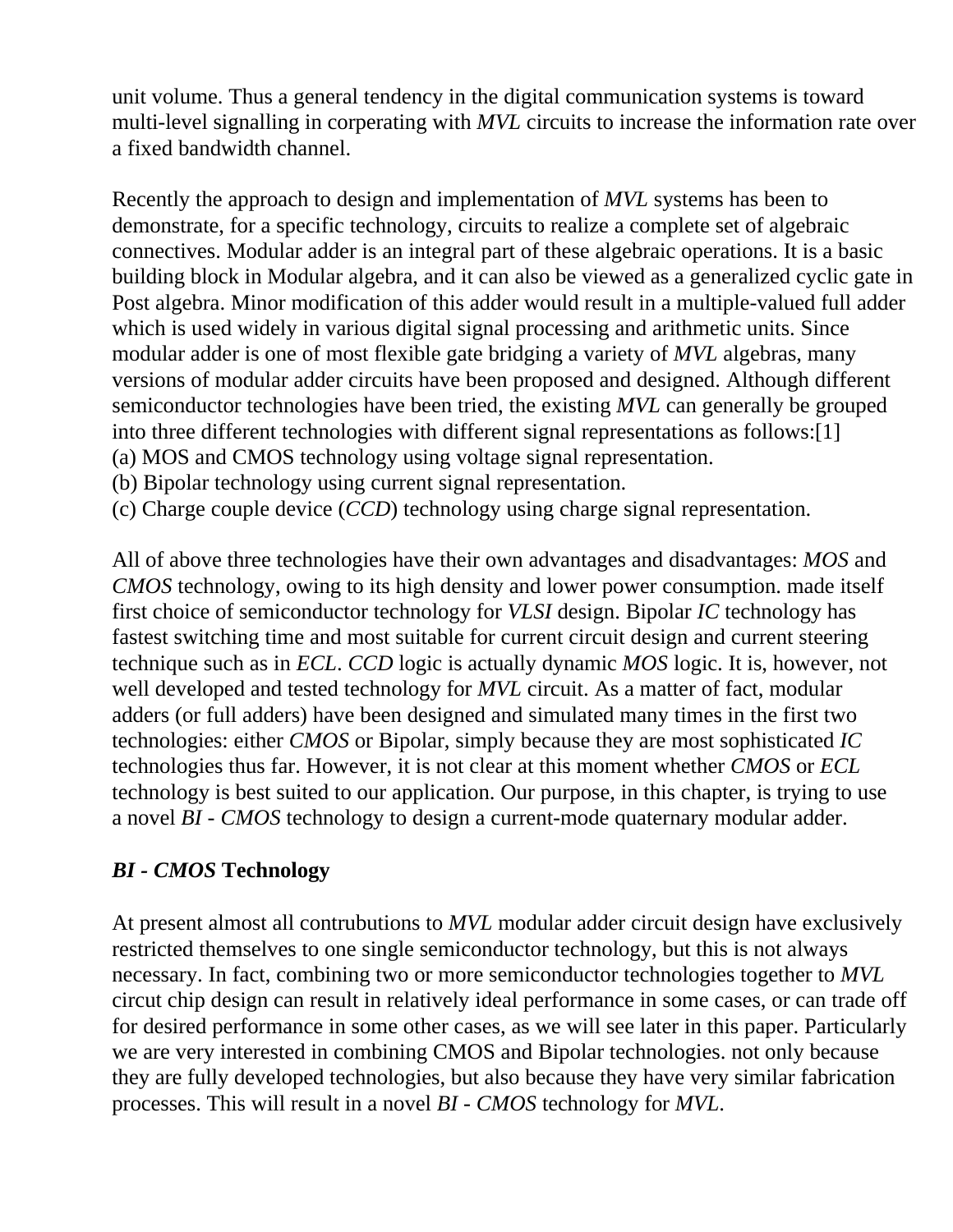The process for *BI - CMOS* technology, starting with *N*-type wafer, can be briefly outlined as following:

(1) Grow a *P*-type epitaxial layer on the surface of the wafer. This layer is the substrate of the chip.

(2) Diffuse Phosphorous into *P*- substrate to form *N*-well where either *PMOS* transistors or *NPN BJT* transistors will be placed,

(3) Grow Silicon Dioxide (*SiO*<sup>2</sup> ) to define active areas for *PMOS*, *NMOS* and *BJT* transistors.

(4) Diffuse Boron into *N*-well where *NPN BJT* are defined to form base regions.

(5) Grow a thin layer of Silicon Dioxide. This is the gate oxidation for both *PMOS* and *NMOS* transistors.

(6) Deposit Polycrystalline Silicon to form gates for both *PMOS* and *NMOS* transistors.

(7) Dope  $P^+$  impurities into *N*-well where *PMOS* transistors are defined to form drains and sources for these *PMOS* transistors, meanwhile to form the base ohmic contacts for *NPN BJT* transistors.

(8) Dope  $N^+$  impurities into the following three regions:

(a) into P<sup>-</sup> substrates where *NMOS* transistors are defined to form sources and drains for these *NMOS* transistors.

(b) into *NPN BJT* base regions to form emitters of *NPN* transistors.

(c) into *N*-well where the ohmic contacts will be placed.

(9) Mask to open contact windows.

(10) Metallize for connections in the chip.

# **CIRCUIT DESIGN AND OPERATION**

The modular adder design is based on current mode consideration simply because addition can be achieved through current summation by wired connections. The unit logic current is chosen as  $100\mu A$  since we use both *CMOS* technology and *BJT* technology. At biasing current = 100  $\mu$ A, *BJT* has relatively high current gain  $B_f$ ( $B_f$  > 100) [2] and *MOS* transistor has relatively large driving current, therefore the circuit speed is expected to be improved with reasonable power consumption. The power supply voltage level is chosen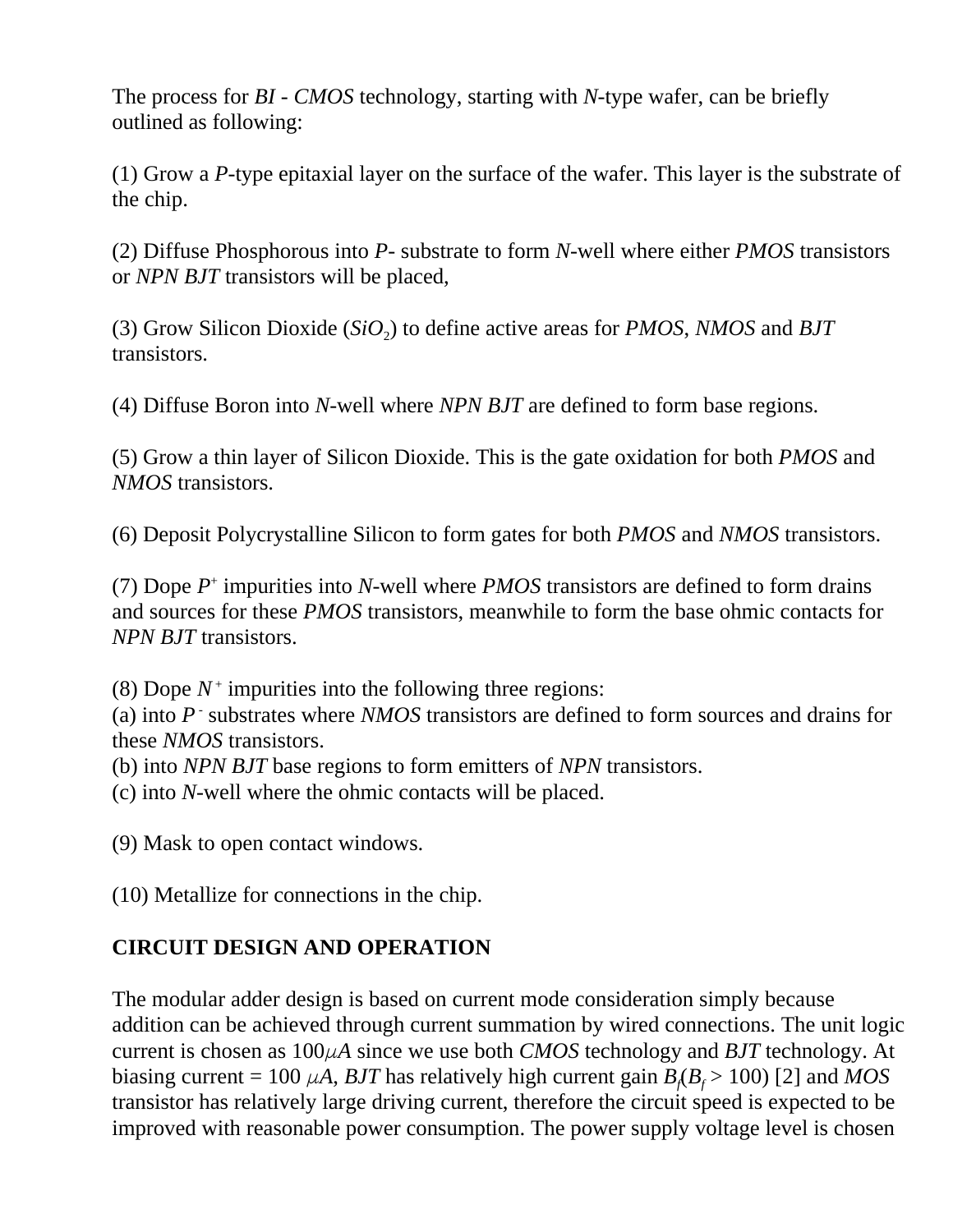as *Vcc* = *DC.* 5*v*, which is suited to both *CMOS* and *ECL* circuits. Figure 1 shows the *BI - CMOS* quaternary modular adder circuit schematic.

The circuit can be divided into two stages: input stage and output stage. The input stage is current-voltage converters, which will sense the input curret and convert it to corresponding voltages driving the second stage. *CMOS* technology is chosen to design the input stage. In Figure 1 *PMOS* transistor  $M<sub>1</sub>$  is diode-connected to sense the input logic current (0- 700 $\mu$ A corresponding to logic number 0-7). *PMOS* transistors  $M_2$  and  $M_3$  replicate this input current.  $M_2$  and *NMOS* transistor  $M_4$  together form a currentvoltage converter which will produce a voltage signal to steer the current in an *ECL* pair formed by *NPN* transistors  $Q_1$  and  $Q_2$ . If the input current is equal to or greater than the logic level 4 (400  $\mu$ A in current), then  $Q_1$  will turn on and a 400 $\mu$ A current will be subtracted from the replicated input current by  $M_3$ . Thus, *NMOS* transistor  $M_5$  only experiences the input current molulo 4. *NMOS* transistors  $M_6$ ,  $M_7$  and  $M_8$  replicate this modulo 4 input current, together with *PMOS* transistor  $M_{10}$ ,  $M_{11}$  and  $M_{12}$  form three current-voltage converters to produce voltage signals driving the second stage. The second stage is made up of four ECL pairs formed by *NPN* transistors  $Q_1$  and  $Q_2$ ,  $Q_3$ and  $Q_4$ ,  $Q_5$  and  $Q_6$ ,  $Q_7$  and  $Q_8$ .  $Q_1$  -  $Q_2$  pair, as mentioned above, offers a 400 $\mu$ A current necessry for modulo 4 operation, while the other three *ECL* pairs are driven by three current-voltage converters in the input stage. Note that the three *ECL* pairs have an identical voltage reference. Every *ECL* pair will output an unit logic current  $(100\mu A)$ whenever its input voltage exceeds this voltage reference. Therefore the  $Q_3$  -  $Q_4$  pair alone will output one unit logic current when the input logic current is 1 unit or 5 units; both  $Q_3$  - $Q_4$  pair and  $Q_5$  -  $Q_6$  pair will together output 2 unit logic current when the input logic current is 2 units or 6 units; the  $Q_3$  -  $Q_4$ ,  $Q_5$  -  $Q_6$  and  $Q_7$  -  $Q_8$  pairs will together output 3 unit logic current when the input logic current is 3 units or 7 units. Finally if the input current is zero or 4 units, the output will be zero. This is, obviously, a modular 4 operation and the current summation is performed at the input node through wired connections.

This circuit takes advantages of both *CMOS* technology and *BJT* technology. Since specifying (*W*/*L*) ratio is easy and geometrically matching *MOS* transistors can be done precisely. designing the input stage by *CMOS* technology is able to precisely replicate the input current and provide accurate unit logic current for output. Meanwhile great discrimination in current-voltage converter outputs can be obtained since the active loads in these converters can be easily changed through specifying (*W*/*L*) ratio for *PMOS* transistors  $M_6$ , $M_7$ , $M_8$  and *NMOS* transistors  $M_4$ , $M_{10}$ ,  $M_{11}$ ,  $M_{12}$ . For the second stage, differential pairs are used to form threshold detectors. They will provide fast switching speed due to the current steering nature of *ECL* technique. Because *ECL* pairs are cascaded with current voltage converters, large transition gain of modular adder is achieved due to multiplication of the two stage gains. Note that in this circuit only one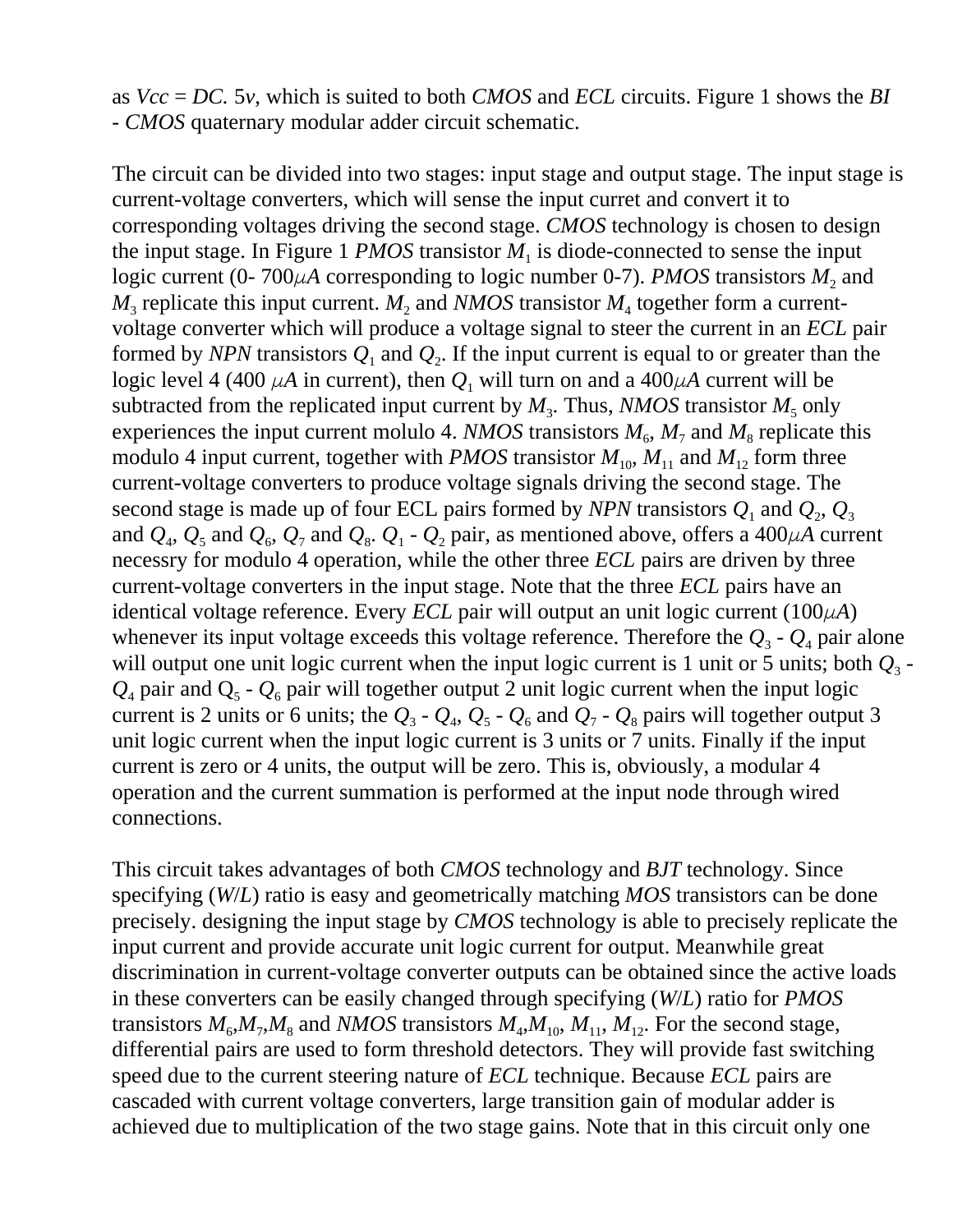voltage reference is used. This voltage reference is provided by three diode connected *NPN* transistors in series. i.e  $Q_{10}$ ,  $Q_{11}$  and  $Q_{12}$  since the voltage drop between base and emitter of *BJT* is very stable. All of these yield better noise margins for the circuit. An improved Wilson current source is designed using *CMOS* technology, which provides the biasing current for the *CMOS* current-voltage converters in first stage and the steering current for the differential pairs in second stage. Diode-connected *NPN* transistor  $Q<sub>9</sub>$  is used in this current source to obtain the stable reference current.

 $4\mu$ (*Lemda* =  $2\mu$ ) *IC* fabrication process is used. The transistor parameters in this circuit are very close to pratical parameters used in industry, therefore the process is feasible.

## SIMULATION RESULTS AND COMPARISONS

*Spice* 2*G* program is used to simulate *BI* - *GMOS* quaternary modular adder. Figure 2 shows its transfer function. Note that here we have obtained excellent noise margin: the input noise margin at every logic level is allowed up to around 40% unit logic current value (i.e.  $+$  40  $\mu$ A) and within this range the output deviation at every level is less than 5% of unit logic current value (i.e,  $+ 5 \mu A$ ). Power consumption of this modular adder is less than 8 *mW*. When an identical modular adder is loaded, the delay time of this circuit is less than 290  $\mu$ S in the worst case, and less than 100  $\mu$ S on the average.

This circuit requires totally 40 devices, i.e, 12 *PMOS*, 15 *NMOS*, 12 *NPN* transistors and one resistor for Wilson current source. The total chip area is estimated as less than  $8 \times 10^{-4}$  cm<sup>2</sup>. This is, as matter of fact, very conservative estimation. If the resistor in Wilson current source can be fabricated through some other process such as base diffusion, base pinch, or epitaxial resistance, the total chip area will be further reduced by a factor of 2 or more. Minor modification of this adder would result in a multiple- valued full adder, three more transistors are needed to obtain carry-out, resulting in total device count equal to 43 .

In binary case a total of 42 devices are required to realize one binary full adder by *CMOS* technology [3], therefore two binary full adders are needed to implement same function as the quaternary full adder does, the total device count thus is equal to 84. This implies that *BI* - *CMOS* quaternary adder, in addition to reduce the connections and interconnections, can reduce the device count by a fact of 48% when compared with binary *CMOS* implementation. A comparison with existing All-*CMOS* quaternary full adder is listed in Table 1 [4].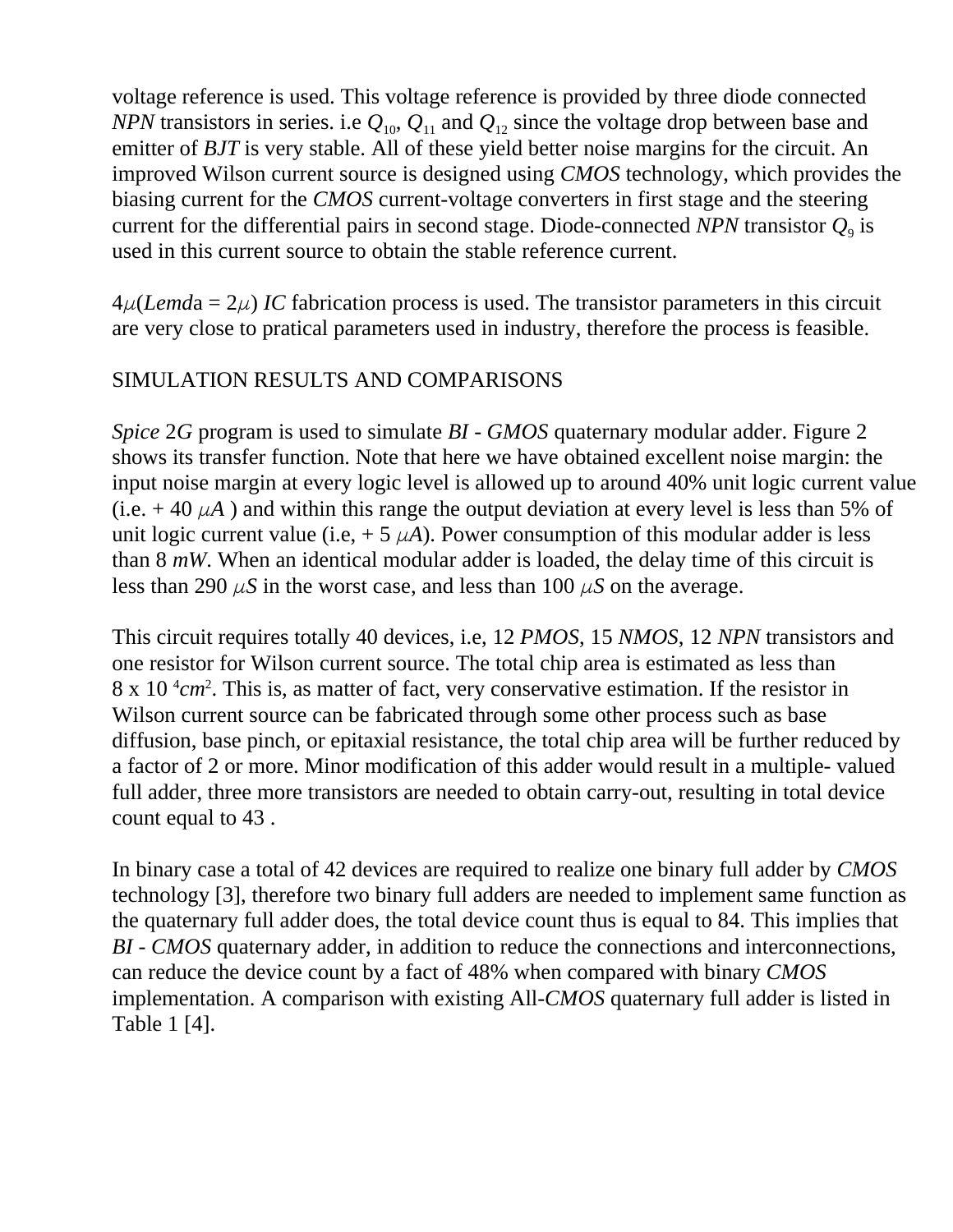# **APPLICATIONS**

Since the implementation with quaternary logic is more pertinent to some operations in digital signal processing and computing, the quaternary modular adder will find itself in a variety of applications. One promising application, perhaps, is the digital filter design using *MVL* and Delta modulation [5]. The *VLSI* implementation of digital filter by combining Multiple-valued logic and residue number system arithmetic has also been developed [6]. Recently, the optoelectronics also pays more attention to *MVL* [7]. Digitally computing using signed-digit number representation will be more efficient if *MVL* adder is used [8]. Here we discuss one of multiple level signalling techniques in digital communication, i.e. the "correlative coding for spectral shaping".

There are two basic methods for shaping the signal power spectrum: one is by filtering the waveform (in the frequency domain), the other is by coding the signals (in the time domain). Correlative coding is the process of converting the original two level signal into (typically) a three level signal and introducing a controlled level of *ISI* [9]. The correlative coding/filtering can be modelled as in Figure 3(a). This block diagram can be redrawn as a single "conversion filter" which can be used to process binary or multi level signals as shown in Figure 3(b).

The encoder is included to prevent a phenomenon called error propagation, which occurs when a received error causes additional errors in succeeding symbols due to the inherent symbol correlation. At " $A_t$ ", the data appears in a nonbinary form and has  $2^n$  levels. The symbols are uncorrelated and each represents two or more binary digits. The encoder converts the *R*-level input, consisting of independent digits, into a *R*-level source with a memory extending over a fixed number of digits, (typically one or two). Next, level conversion is accomplished by using a level conversion filter. Such a filter causes an overlap of pulses and introduces a controlled amount of *ISI*. As a consequence, the number of levels at "*C*," is 2*R* - 1. Correlation properties are inherent in such a waveform. In addition, it is possible to associate each level with the non-binary input at "*At*". At the receiving end, the reconverter reconstructs the original data input at "*At*" by identifying each digit independently, without resorting to the past history of the correlative waveform. In this way received errors do not cause additional errors in the succeeding symbols.

One specific encoding and conversion process for the *R*-level case is

$$
A_t = B_t + Z^2 B_t \pmod{R} \tag{1}
$$

$$
C_t = B_t - Z^2 B_t (algebraic)
$$
 (2)

$$
C_t \mod R = A_t \tag{3}
$$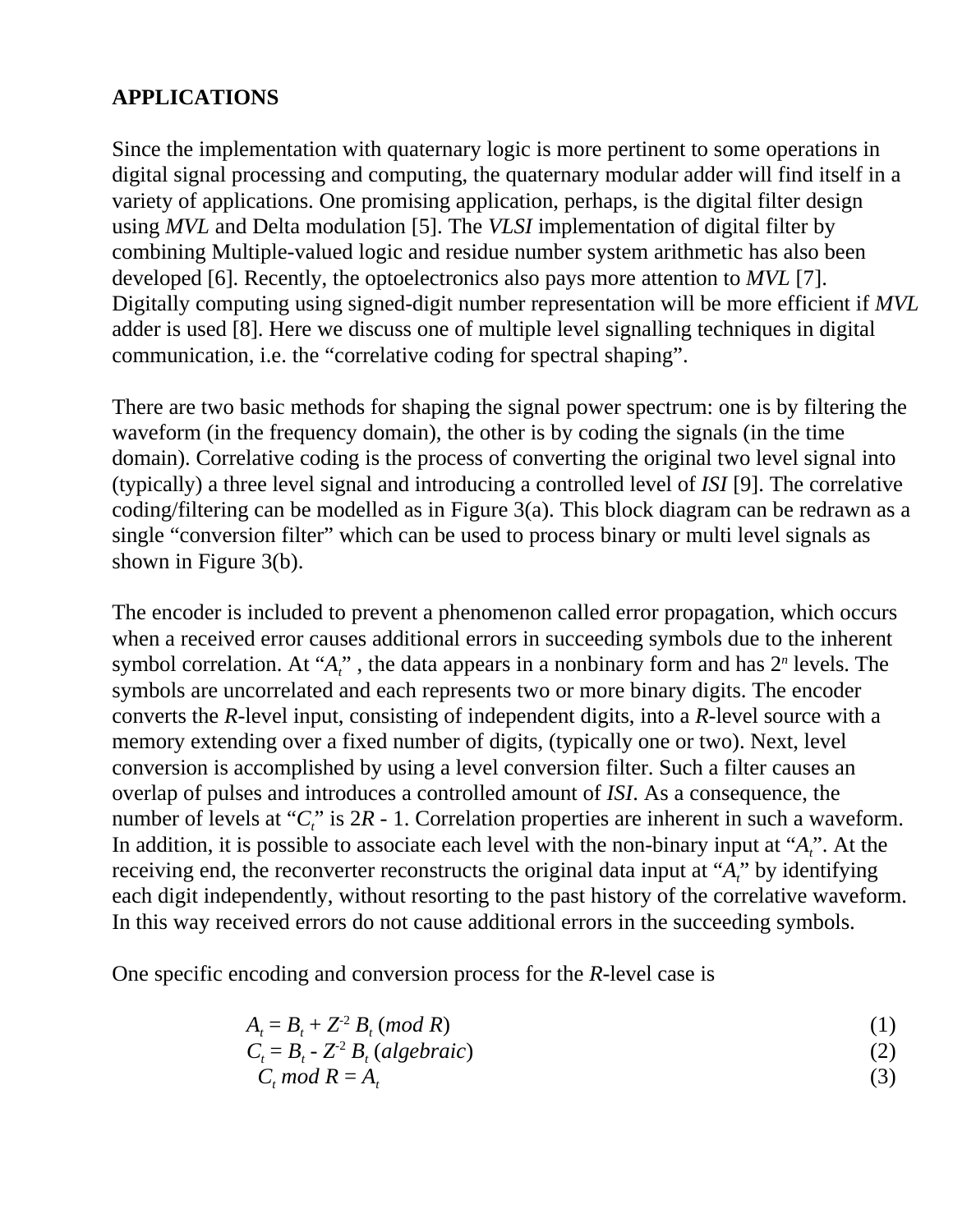where  $Z^2$  corresponds to a two symbol delay. At the receiver,  $A_t$  is determined by simply performing the operation  $C_t$  mod R.

Error detection is done by first determine whether the extreme levels (top and bottom) correspond to the present and past digits originating from the encoder and digital memory. A comparison is made at the sampling instants of the extreme level digit of *C*. If there is a disagreement an error is indicated and the memory is reset to the correct state. A comparison is done when the extreme levels are present because only the extreme levels are formed in a unique way in correlative systems. Intermediate levels may be formed in more than one way and are therefore not suitable for the detection of errors. Figure 4 provides an example of the error detecting process for  $R = 4$ .

Of course, the modular adder can find its application in this correlative coding systems: Equation (1) for encoding is actually a modular addition operation. Equation (3) for receiving is also a modular addition operation.

The correlative coding systems have advantages when compared to zero memory systems in their error detection capability. Error detection in zero-memory systems requires a certain amount of redundancy in the symbols sent. Correlative systems have finite memory and this can be utilized to monitor and detect errors without introducing redundant digits at the transmitter.

# **CONCLUSION**

In this paper, a novel *BI* - *CMOS* technology realization of quaternary modular adder has been presented. This technique yields the circuit of better performance. such as excelent noise margins, lower power consumption, less chip area and improved speed. *Spice* simulation results have proved these performance improvements. Some comparisons with existing All-*CMOS* full quaternary adder and binary *CMOS* adder have been given, which show the promising future of *MVL* and *BI* - *CMOS* technology. One application of modular adder in digital communication systems. i.e, correlative coding system, has been discussed, which shows advantages when compared to zero-memory system in their error detection capability.

### **REFERENCES**

- [1] Muzio, Joh C. and Rosenberg. Ivo C., "Introduction Multiple Valued Logic", IEEE Transactions on Computers. Vol. C-35, No. 2, February 1986.
- [2] Gray, Paul R. and Meyer, Robert G.. "Analysis and Design of Analog Integrated Circuits", Second Edition, John Wiley & Sons. Inc. 1984. pp. 113.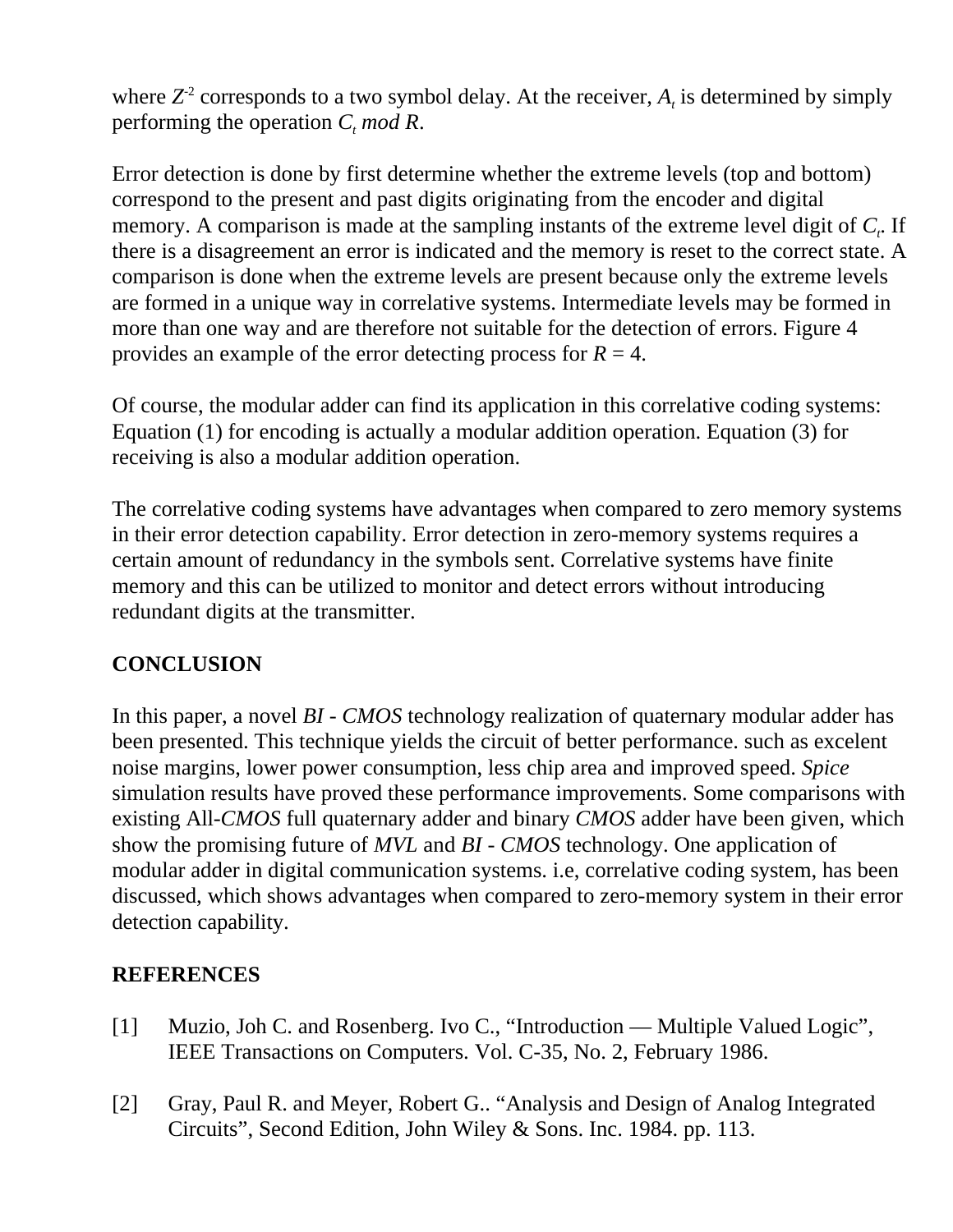- [3] Carr. W.N. and Mize, J.P., "MOS LSI Design and Applications", McGraw Hill. 1972, pp. 131-133.
- [4] Current, K.W. and Freitas. D.A., "CMOS Quaterary Threshold Logic Full Adder Circuit", Proc. of IEEE Intern. Symp. Multiple-Valued Logic, 1985, pp. 318-323.
- [5] Mavretic, A., Zrilic, D. and Zhou, R., "Application of Ternary Logic and Delta Modulation in Digital Filter Realization", Proc. of Intern. Telemetering Conference, Vol. XXI, 1985, pp. 635-641.
- [6] Soderstrand, Michael A. and Escott, Richard A., " VLSI Implementation in Multiple Valued Logic of an FIR Digital Filter Using Residue Number System Arithmetic", IEEE Transactions on Circuits and Systems, Vol. CAS-33, No. 1, January 1986.
- [7] Abraham. George, " Multiple-Valued Logic for Optoelectronics", Optical Engineering, Vol. 25. No. 1, January 1986, pp. 3-13.
- [8] Kameyarna, Michitaka and Highchi, Tatsuo, "Signed-Digit Arithmetic Circuits Based on Multiple-Valued Logic and Its Applications", Proc. of IEEE Intern. Symp. Multiple-Valued Logic, 1981, pp. 41-47.
- [9] Proakis, John G., "Digital Communications", McGraw-Hill, 1983, pp. 334-350.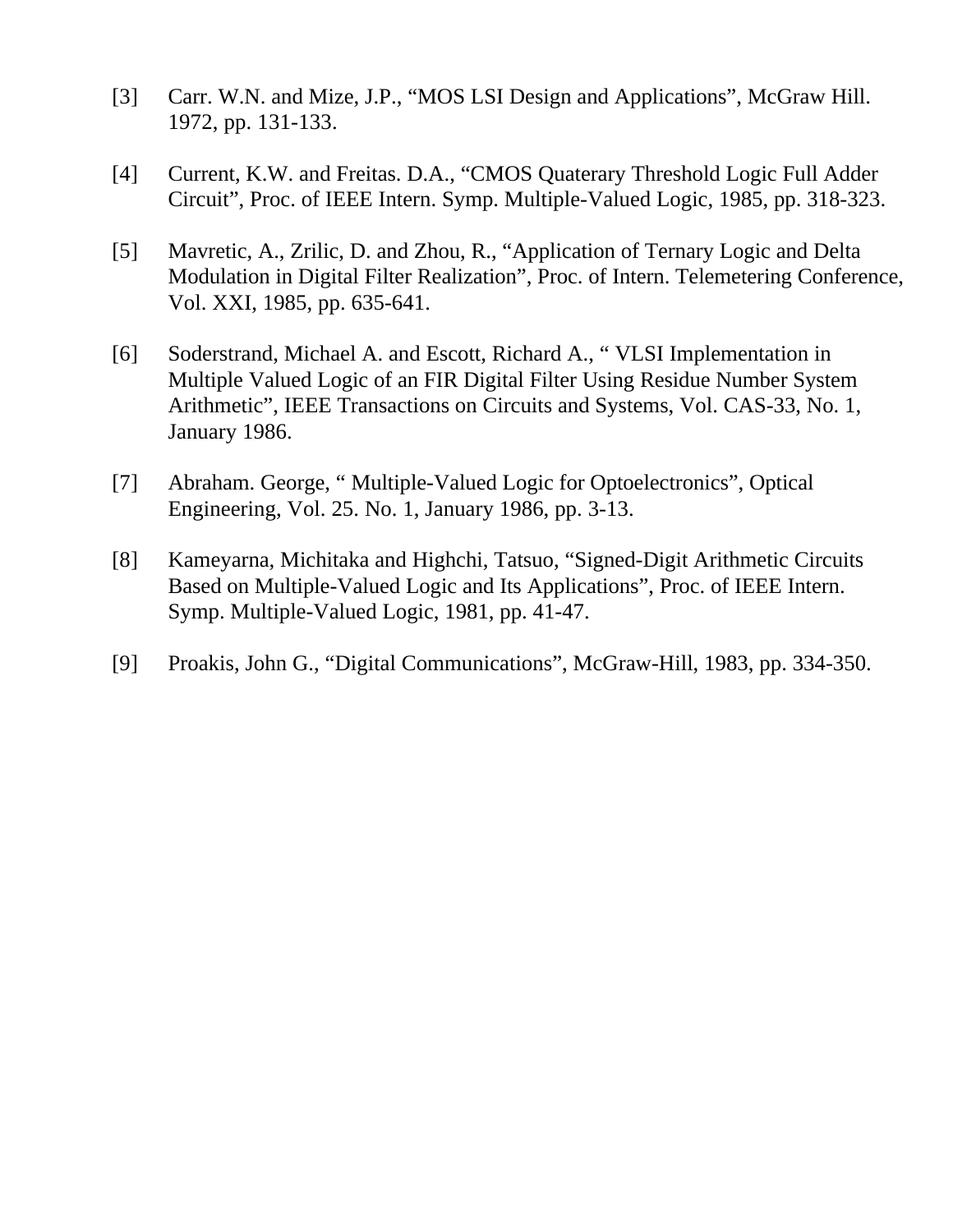

**FIGURE 1** *BI* **-** *CMOS* **QUATERNARY MODULAR ADDER**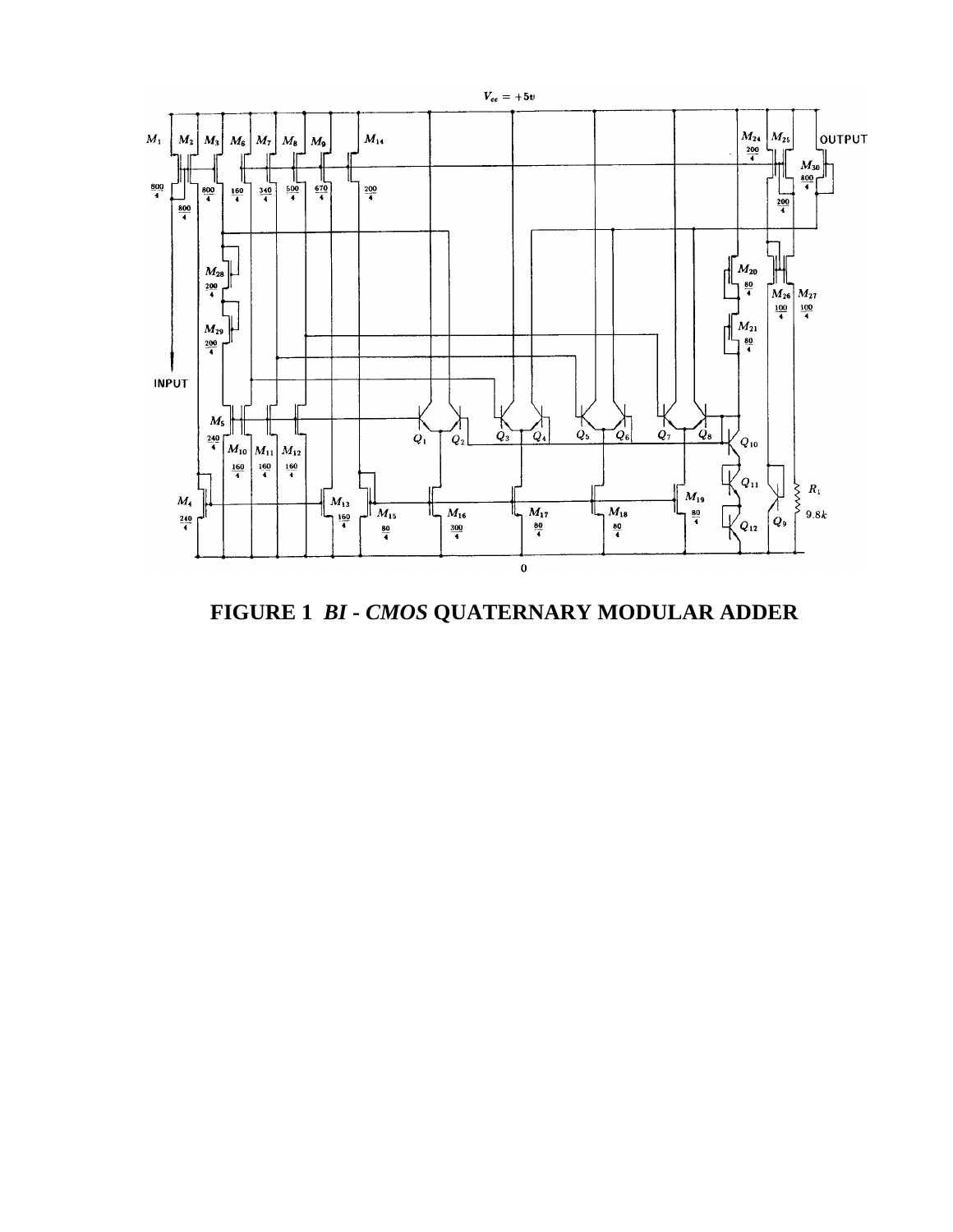#### \*\*\*\*\*\*\*\*\*\*\*\*\*\*\*\*\*\*\*\*\*\*\*\* SPICE 2G.6 3/15/83 \*\*\*\*\*\*\*\*\*\*\*\*\*\*\*\*\*\*\*\*\*\*\*

|                            | DC TRANSFER CURVES                            |                      | TEMPERATURE = | 27.000 DEG C |
|----------------------------|-----------------------------------------------|----------------------|---------------|--------------|
|                            |                                               |                      |               |              |
|                            |                                               |                      |               |              |
|                            |                                               |                      |               |              |
| IIN                        | I(V0)                                         |                      |               |              |
|                            | 0.000D+00                                     | 1.000D-04            | $2.0000 - 04$ | 3.0000-04    |
| 0.0000+00                  | 4.8380-12                                     |                      |               |              |
| 1.000D-05<br>2.0000-05     | 5.0870-12<br>5.9120-12                        |                      |               |              |
| 3.0000-05<br>4.000D-05     | 6.5700-12                                     |                      |               |              |
| 5.000D-05                  | 6.9900-12<br>6.6200-09                        |                      |               |              |
| 6.000D-05                  | 9.7790-05                                     |                      |               |              |
| 7.000D-05<br>8.000D-05     | 1.0050-04<br>1.0050-04                        |                      |               |              |
| 9.0000-05<br>1.0000-04     | 1.0050-04                                     |                      |               |              |
| 1.1000-04                  | 1.0050-04<br>1.0050-04                        |                      |               |              |
| 1.2000-04<br>1.300D-04     | 1.0050-04                                     |                      |               |              |
| 1.400D-04                  | 1.0050-04<br>1.005D-04                        |                      |               |              |
| 1.500D-04                  | 1.212D-04                                     |                      |               |              |
| 1.600D-04<br>1.7000-04     | 2.001D-04<br>2.0090-04                        |                      |               |              |
| 1.8000-04<br>1.900D-04     | 2.0090-04<br>2.009D-04                        |                      |               |              |
| 2.000D-04                  | 2.0090-04                                     |                      |               |              |
| 2.100D-04<br>2.200D-04     | 2.009D-04<br>2.009D-04                        |                      |               |              |
| 2.300D-04                  | 2.009D-04                                     |                      |               |              |
| 2.4000-04<br>2.5000-04     | $2.0210 - 04$<br>2.580D-04                    |                      |               |              |
| 2.600D-04                  | $3.005D - 04$                                 |                      |               |              |
| $2.7000 - 04$<br>2.800D-04 | $3.0130 - 04$<br>$3.013D - 04$                |                      |               |              |
| 2.9000-04                  | $3.0130 - 04$                                 |                      |               |              |
| 3.000D-04<br>3.1000-04     | $3.013D - 04$                                 |                      |               |              |
| $3.2000 - 04$              | 3.0130-04<br>$3.013D - 04$                    |                      |               |              |
| 3.300D-04<br>3.4000-04     | $3.0130 - 04$                                 |                      |               |              |
| $3.5000 - 04$              | $3.0130 - 04$<br>2.008D-04                    |                      |               |              |
| 3.6000-04<br>$3.7000 - 04$ | 6.9750-12<br>4.9160-12                        |                      |               |              |
| 3.800D-04                  | $5.029D - 12$                                 |                      |               |              |
| $3.9000 - 04$<br>4.000D-04 | $5.329D - 12$<br>6.076D-12                    |                      |               |              |
| 4.100D-04                  | 6.589D-12                                     |                      |               |              |
| 4.200D-04<br>4.300D-04     | 6.9470-12<br>6.8260-11                        |                      |               |              |
| 4.400D-04                  | 2.192D-Ø5                                     |                      |               |              |
| 4.500D-04<br>4.800D-04     | 1.004D-04<br>1.004D-04                        |                      |               |              |
| 4.700D-04                  | 1.004D-04                                     |                      |               |              |
| 4.800D-04<br>4.900D-04     | 1.004D-04<br>1.004D-04                        |                      |               |              |
| 5.000D-04                  | 1.004D-04                                     |                      |               |              |
| 5.1000-04<br>5,2000-04     | $1.0040 - 04$<br>1.004D-04                    |                      |               |              |
| 5.3000-04                  | 1.004D-04                                     |                      |               |              |
| 5.400D-04<br>5.500D-04     | 1.032D-04<br>1.9150-04                        |                      |               |              |
| 5.600D-04                  | 2.0070-04                                     |                      |               |              |
| 5.700D-04<br>5.800D-04     | 2.007D-04<br>2.007D-04                        |                      |               |              |
| 5.900D-04                  | 2.007D-04                                     |                      |               |              |
| 6.0000-04<br>6.1000-04     | 2.0070-04<br>2.0070-04                        |                      |               |              |
| 6.2000-04                  | 2.0070-04                                     |                      |               |              |
| 6.300D-04<br>6.400D-04     | 2.0080-04                                     |                      |               |              |
| 6.500D-04                  | 2.030D-04<br>$2.584D - 04$                    |                      |               |              |
| 6.6000-04<br>6.700D-04     | $2.954D - 04$<br>3.003D-04                    |                      |               |              |
| 8.8000-04                  | 3.0090-04                                     |                      |               |              |
| 8.900D-04<br>7.000D-04     | $3.0100 - 04$<br>$3.0110 - 04$                |                      |               |              |
| 7.100D-04                  | 3.011D-04                                     |                      |               |              |
| 7.200D-04<br>7.300D-04     | 3.0110-04<br>3.0110-04                        |                      |               |              |
| 7.4000-04                  | 3.011D-04                                     |                      |               |              |
| 7.5000-04<br>7.6000-04     | $3.011D - 04$<br><b>FIGURE 2</b><br>3.0110-04 | DC TRANSFER FUNCTION |               |              |
| 7.7000-04                  | 3.0110-04                                     |                      |               |              |
| 7.800D-04<br>7.900D-04     | 3.0110-04<br>3.0110-04                        |                      |               |              |
| 8.000D-04                  | 3.0110-04                                     |                      |               |              |
|                            |                                               |                      |               |              |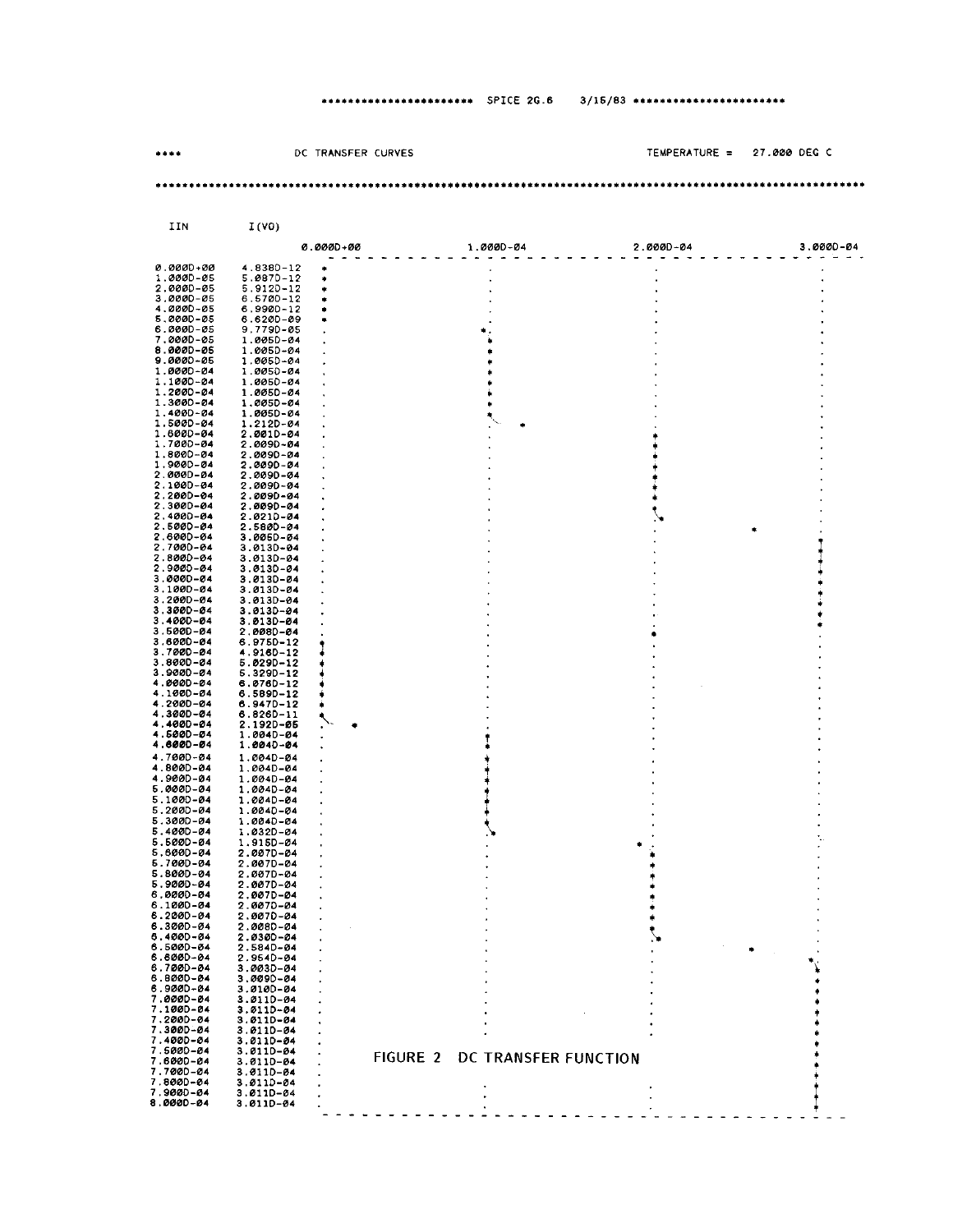### **Table.1 Comparison of** *BI* **-** *CMOS* **and All-***CMOS*

| Technology               | All-CMOS                                | $BI$ - $CMOS$                                                                | Remark      |
|--------------------------|-----------------------------------------|------------------------------------------------------------------------------|-------------|
| Power supply             | 5v                                      | 5v                                                                           | Same        |
| Device Count             | $74**$                                  | 43                                                                           | Save $46%$  |
| Chip Area                | $< 16.7 \times 10^{-4}$ cm <sup>2</sup> | $< 8 \times 10^{-4}$ cm <sup>2</sup>                                         | Save $52\%$ |
| <b>Power Consumption</b> |                                         | < 8mW                                                                        |             |
| <b>Worst Case Delay</b>  | 375nS                                   | 290nS                                                                        | Faster      |
| Noise Margin             |                                         | <b>Output Deviation Less Than 5% Unit</b><br>for Input Range within 40% Unit |             |

#### **Quaternary Adder**

\*\*See Reference [4] for Existing All-*CMOS* Quaternary Adder



 $(b)$ 

# **FIGURE 3 PARTIAL RESPONSE SIGNALLING**